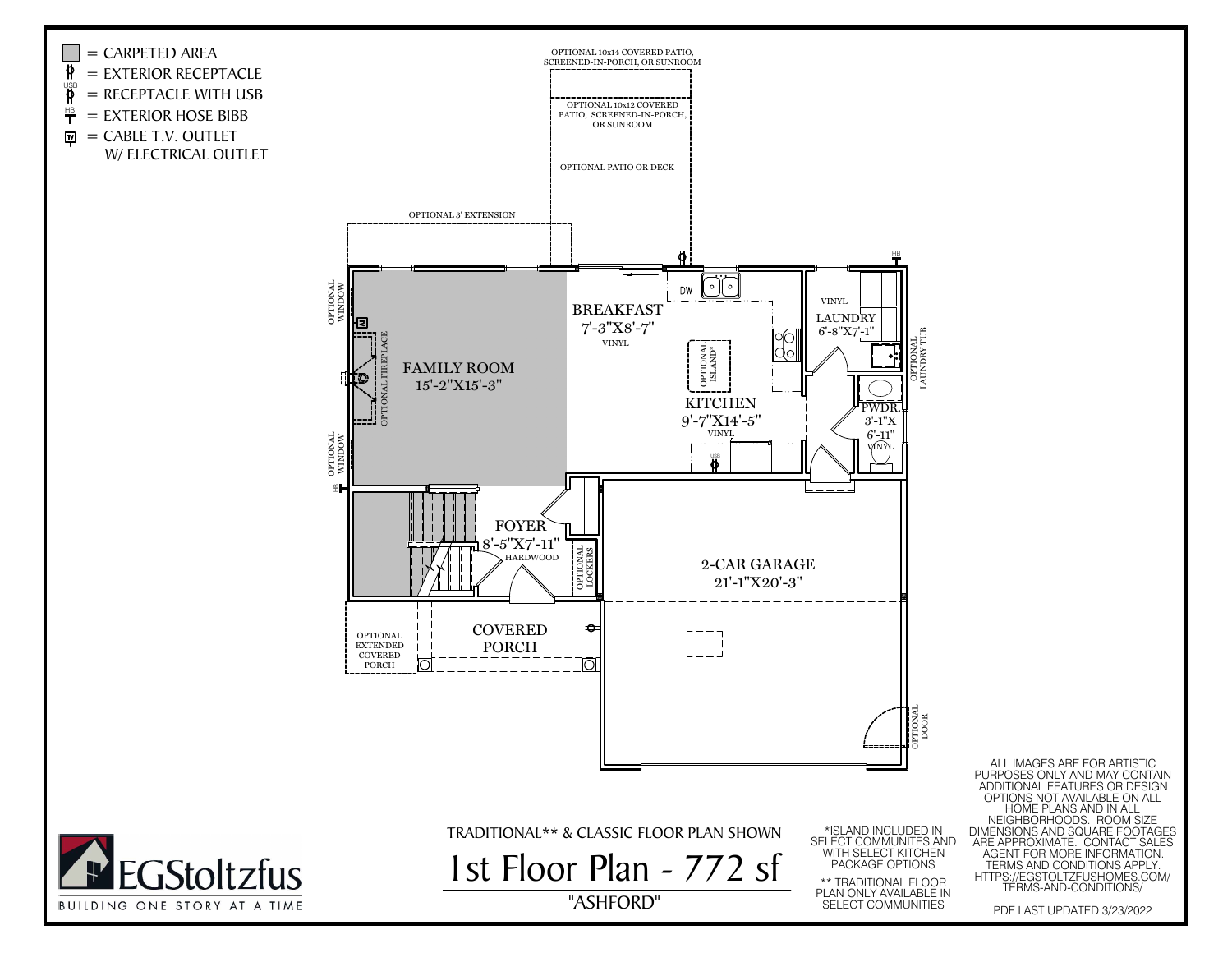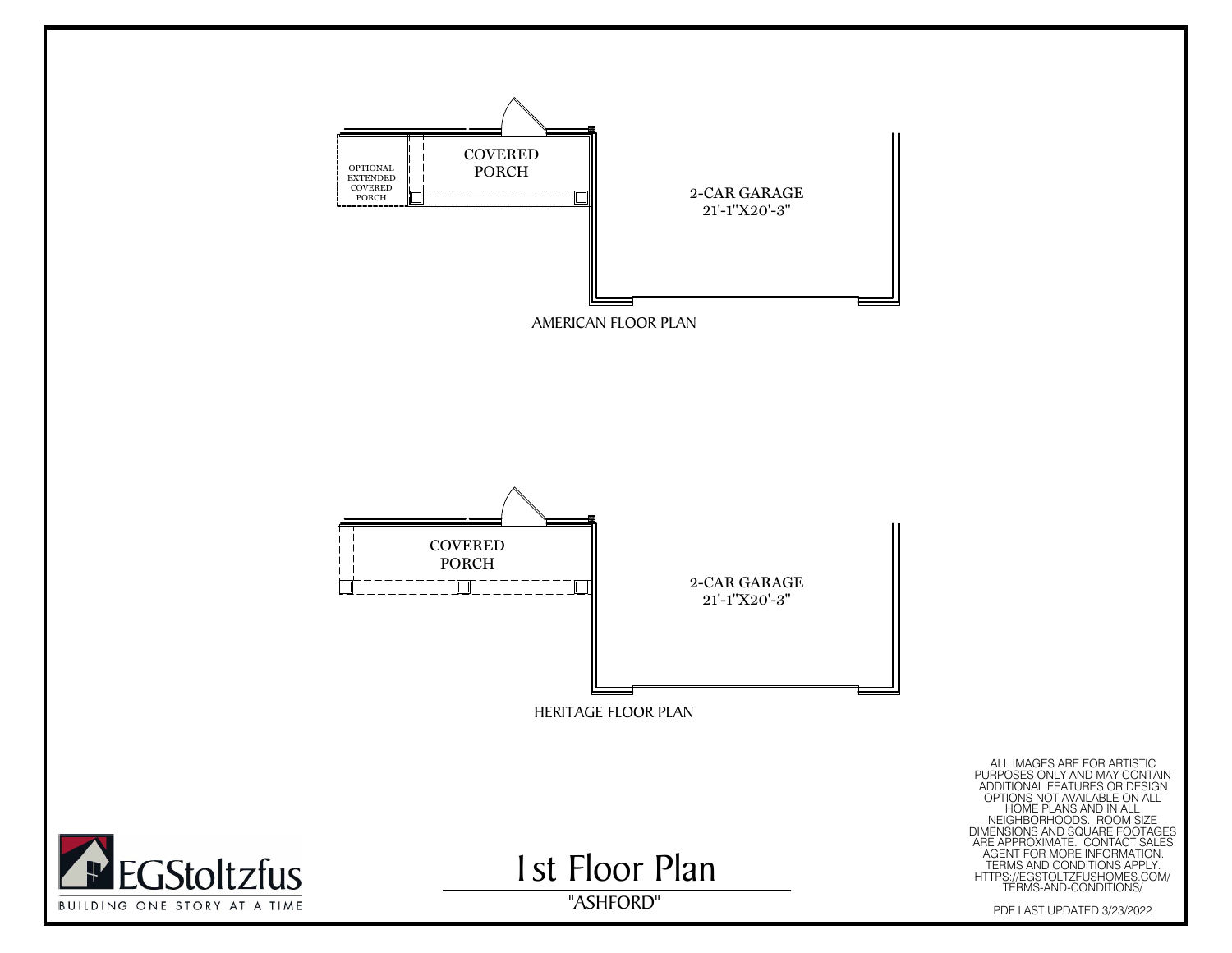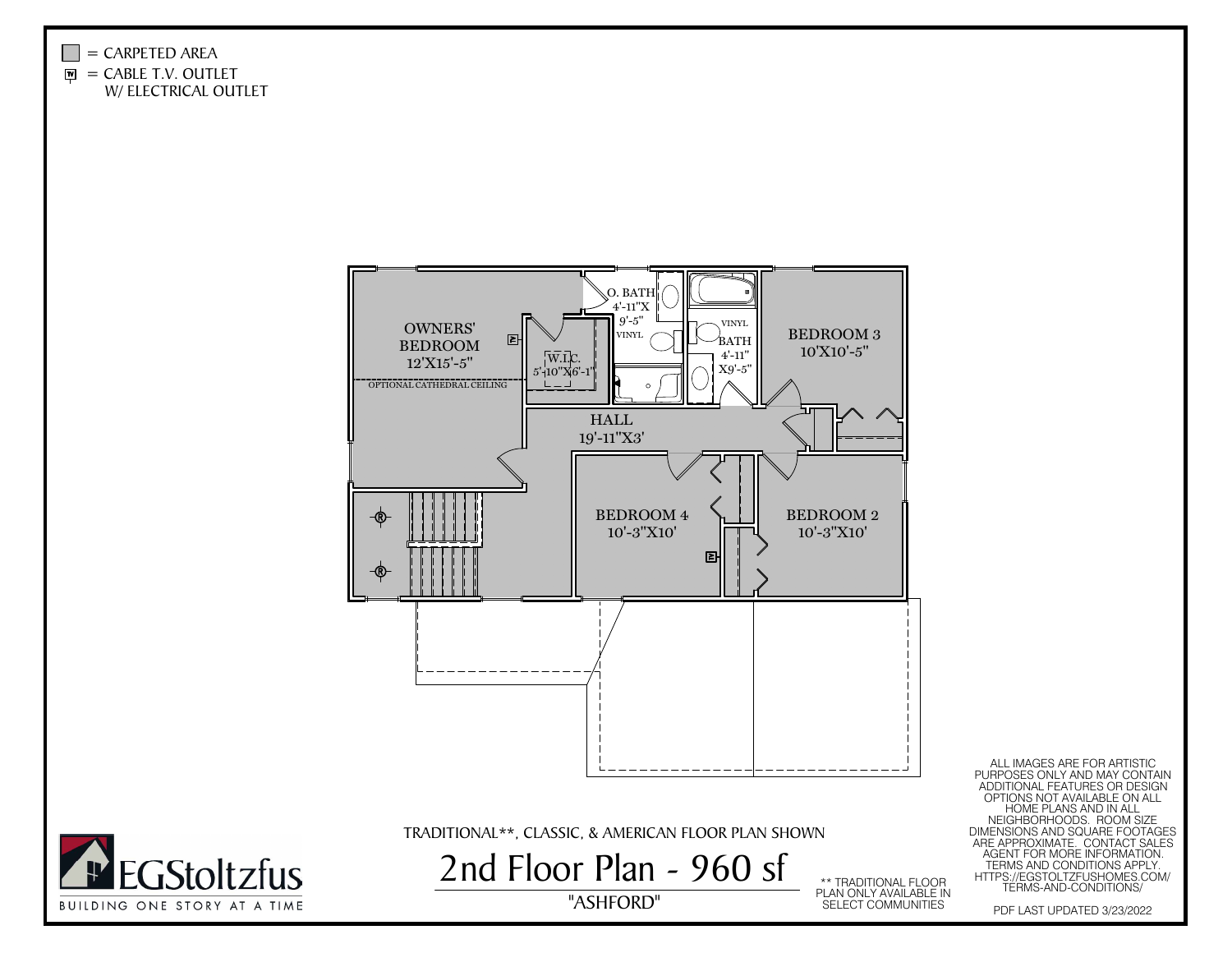



2nd Floor Plan

HERITAGE FLOOR PLAN<br>
PULLIMAGES AFE FOR AFTISTIC<br>
PULLIMAGES AFE FOR AFTISTIC<br>
PULLIMAGES AFTER AFTER CONDITION<br>
OF TODAY AND TOWN ALL AND ALL AND ALL AND ALL AND IN ALL<br>
MERISIONS AND SCUME FOR ABOUT THE AND CONDITIONS AR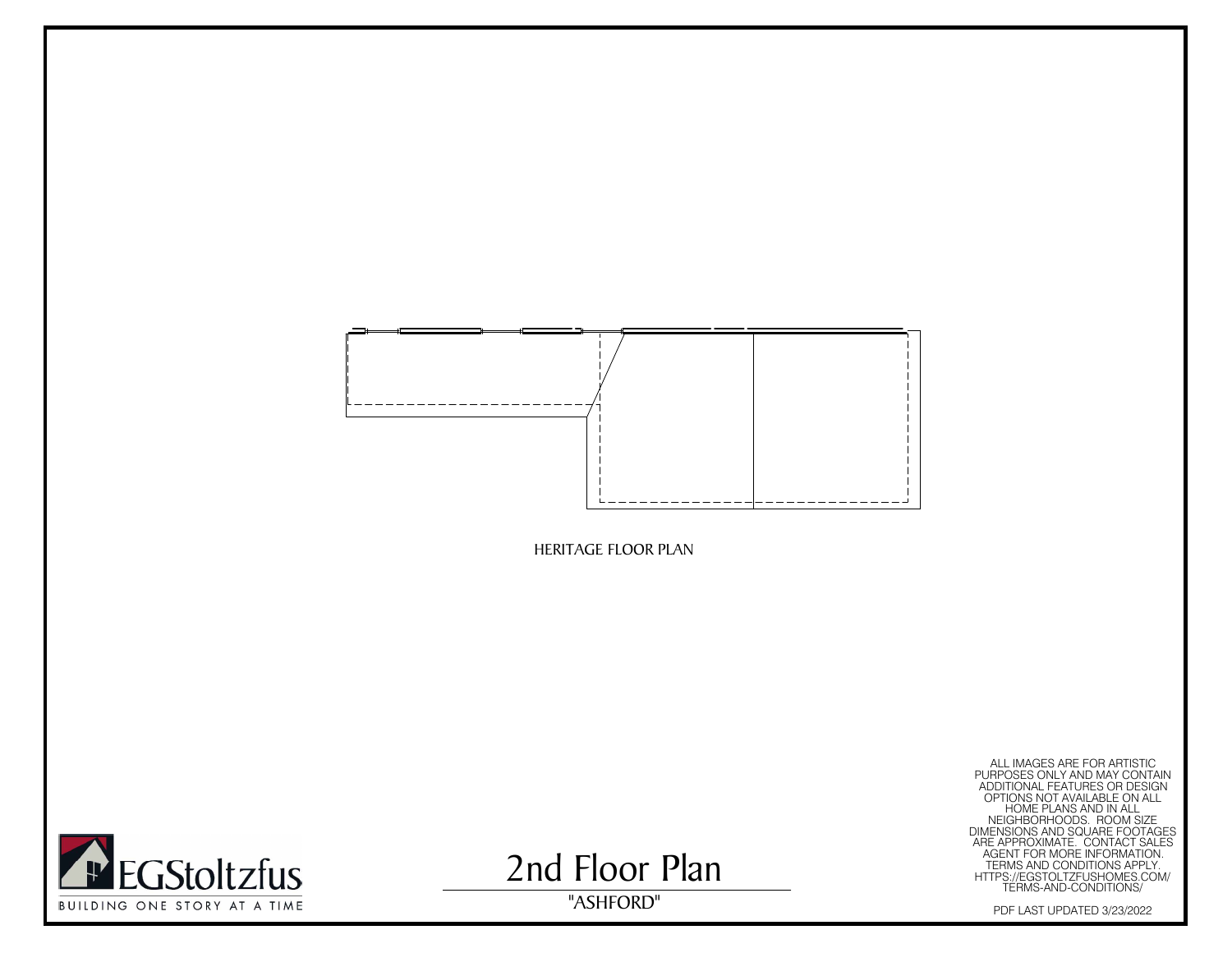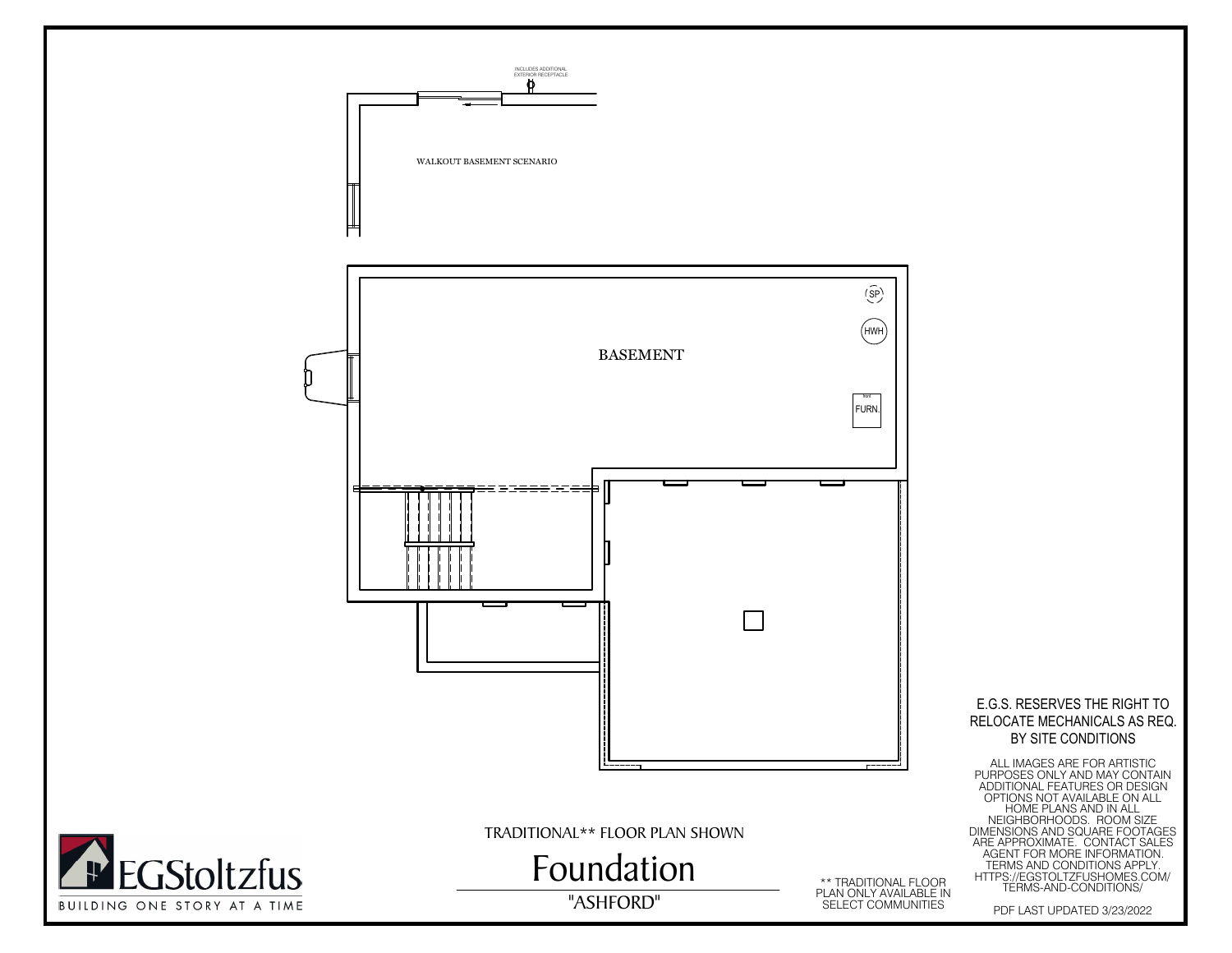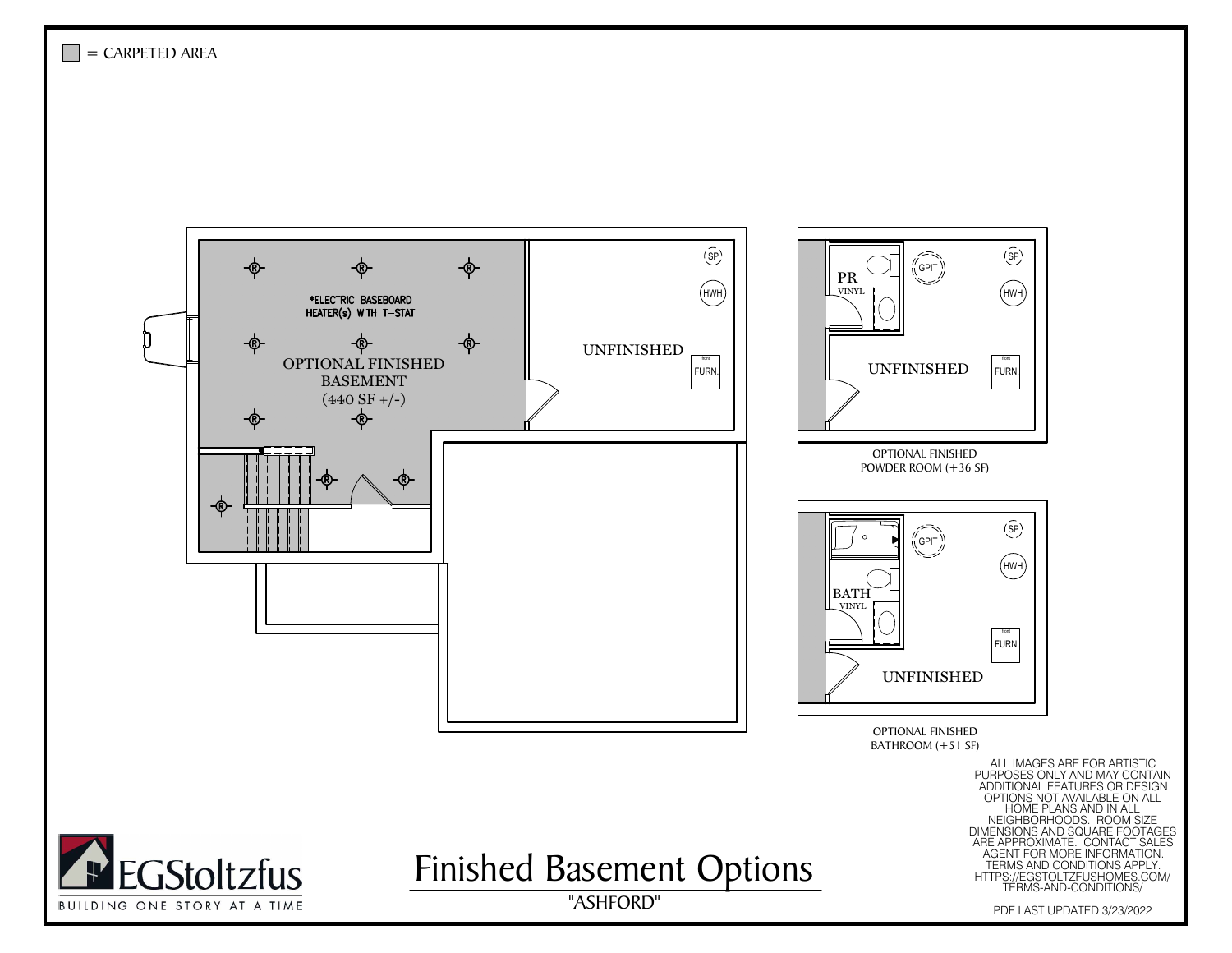



A

Elevations